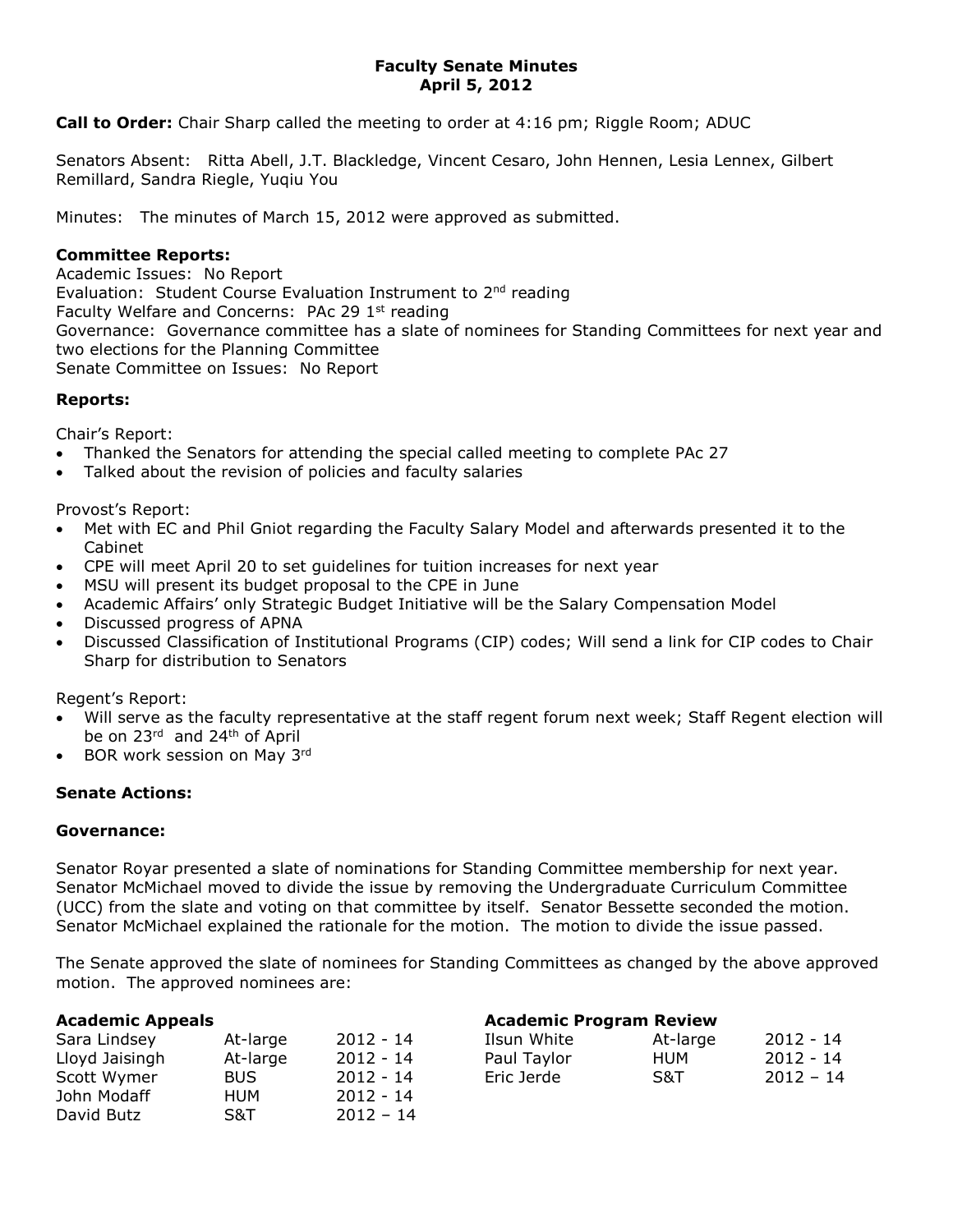Faculty Senate Minutes April 5, 2012 Page 2

| <b>Campus Environment Team/Affirmative Action</b> |                |             | <b>Employee Benefits</b>                                                    |                |             |  |
|---------------------------------------------------|----------------|-------------|-----------------------------------------------------------------------------|----------------|-------------|--|
| Roosevelt Escalante, Jr. Faculty                  |                | $2012 - 14$ | Janet Ratliff                                                               | <b>BUS</b>     | $2012 - 16$ |  |
| <b>Faculty Promotion</b>                          |                |             | <b>Faculty Rights &amp; Responsibilities</b>                                |                |             |  |
| Sylvia Henneberg                                  | At-Large       | $2012 - 15$ | <b>Teame Ghirmay</b>                                                        | At-large       | $2012 - 14$ |  |
| April Miller                                      | At-Large       | $2012 - 15$ | Kim Sharp                                                                   | At-large       | $2012 - 14$ |  |
| Rebecca Katz                                      | <b>HUM</b>     | $2012 - 15$ | Marcia Cooper                                                               | At-large       | $2012 - 14$ |  |
|                                                   |                |             | Judith Stafford                                                             | At-large       | $2012 - 14$ |  |
| <b>Graduate Curriculum Committee</b>              |                |             | Robert Royar                                                                | At-large       | $2012 - 14$ |  |
| Murray Bessette                                   | <b>BUS</b>     | $2012 - 14$ |                                                                             |                |             |  |
| Kitty Hazler                                      | EDU            | $2012 - 14$ | Library                                                                     |                |             |  |
| Annie Adams                                       | <b>HUM</b>     | $2012 - 14$ | Melissa Brooks                                                              | Librarian      | $2012 - 14$ |  |
| Joyce Stubbs                                      | <b>S&amp;T</b> | $2012 - 14$ | Lola Aagaard-Boram                                                          | EDU            | $2012 - 14$ |  |
|                                                   |                |             | Jennifer Birriel                                                            | <b>S&amp;T</b> | $2012 - 14$ |  |
| <b>Professional Development</b>                   |                |             |                                                                             |                |             |  |
| <b>Timothy Miller</b>                             | EDU            | $2012 - 14$ | <b>Registration Advisory</b>                                                |                |             |  |
| Janelle Hare                                      | <b>S&amp;T</b> | $2012 - 14$ | Barbara Lewis                                                               | <b>S&amp;T</b> | $2012 - 14$ |  |
| Sandy Sumner                                      | Librarian      | $2012 - 14$ | Ron Morrison                                                                | <b>HUM</b>     | $2012 - 14$ |  |
| <b>Research &amp; Creative Productions</b>        |                |             | <b>Scholarship Appeals and Advisory</b>                                     |                |             |  |
| Rajeev Madvannair                                 | <b>S&amp;T</b> | $2012 - 14$ | Ladonna McClave                                                             | <b>S&amp;T</b> | $2012 - 14$ |  |
| Paul Steele                                       | <b>HUM</b>     | $2012 - 14$ | Johnathan Nelson                                                            | <b>BUS</b>     | $2012 - 14$ |  |
| Murray Bessette                                   | <b>BUS</b>     | $2012 - 14$ |                                                                             |                |             |  |
| Marjorie Shavers                                  | EDU            | $2012 - 14$ | <b>Student Disciplinary</b>                                                 |                |             |  |
|                                                   |                |             | <b>Tammy Platt</b>                                                          | <b>S&amp;T</b> | $2012 - 14$ |  |
| <b>Service</b>                                    |                |             | Randall McCoy                                                               | <b>BUS</b>     | $2012 - 14$ |  |
| Christie Perry                                    | S&T            | $2012 - 14$ |                                                                             |                |             |  |
| Mee-Ryoung Shon                                   | EDU            | $2012 - 14$ | <b>Student Media Board</b>                                                  |                |             |  |
| Pamela Colyer                                     | Librarian      | $2011 - 13$ |                                                                             |                |             |  |
|                                                   |                |             | President selects one of the following three                                |                |             |  |
| <b>Student Life</b>                               |                |             | candidates who are Faculty Senators:                                        |                |             |  |
| <b>Terry Elliott</b>                              | <b>BUS</b>     | $2012 - 14$ | Vanessa Sammons, Ann Rathbun, or Nilesh Joshi                               |                |             |  |
| Ron Skidmore                                      | EDU            | $2012 - 14$ | Faculty                                                                     | $2012 - 14$    |             |  |
| <b>Tenure</b>                                     |                |             | President selects one of the following three                                |                |             |  |
| Katy Carlson                                      | <b>HUM</b>     | $2012 - 15$ | candidates who are faculty not in                                           |                |             |  |
| Beverly Klecker                                   | EDU            | $2012 - 15$ | <b>Communication:</b>                                                       |                |             |  |
| <b>Brent Rogers</b>                               | At-Large       | $2012 - 15$ | Jennifer Brimson, Masahito Sugihara, or Christopher<br>Schroeder<br>Faculty | $2012 - 14$    |             |  |
| <b>Wellness</b>                                   |                |             |                                                                             |                |             |  |
| Itza Zaval-Garrett                                | <b>HUM</b>     | $2012 - 14$ |                                                                             |                |             |  |
| Mark Deaton                                       | <b>S&amp;T</b> | $2012 - 14$ |                                                                             |                |             |  |
|                                                   |                |             |                                                                             |                |             |  |

Following a statement by Senator Royar regarding the UCC discussion and the election to be held, Senator Chatham moved to suspend the rules to conduct the election for the Planning Committee prior to continuing discussion on the UCC. Senator Berglee seconded the motion. Motion to suspend the rules passed.

Senator Royar and members of Governance distributed ballots for the election to the Planning Committee from the CBPA. Senator McMichael removed herself from the CBPA ballot. Senator Ali Ahmadi was elected to the Planning Committee from CBPA.

Governance distributed ballots for the election to the Planning Committee from the CAHSS. Shondrah Nash was elected to serve on the Planning Committee from CAHSS.